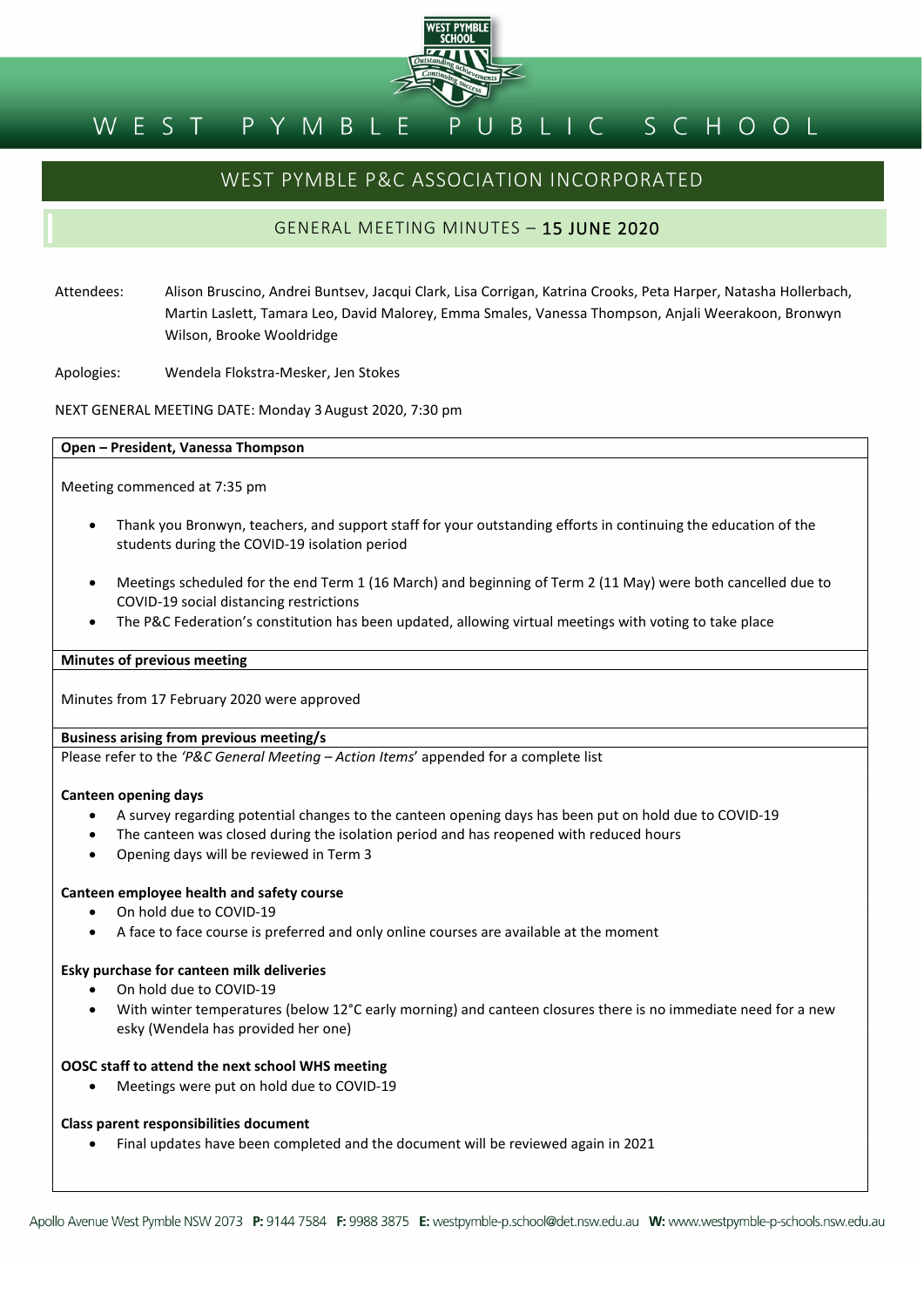## **Canteen - review use of plastic spoons and forks**

- The BYO cutlery initiative went well in Term 1
- It has been put on hold for Term 2 to due to COVID-19 and will resume in Term 3 once students can access the canteen during lunch and recess

## **Girls uniform survey**

- The school has results for the winter and summer uniforms
- Thanks to parent, Simone Roberts for preparing the second survey for more comprehensive results
- A summer skort option and a winter long pants option will become available for girls to wear
- Ties for girls are not compulsory
- Blazers will be purchased by the school to be worn by captains where necessary
- Bronwyn has asked the Uniform Store to source skort samples and once available they will be shared with the P&C
- The winter pants colour is yet to be finalised
- Bronwyn will revisit the winter survey results and provide Vanessa with feedback during the week

| <b>Action Items</b> | <b>Responsible Person</b> | Date |
|---------------------|---------------------------|------|
|                     |                           |      |

#### **Principal's report – Bronwyn Wilson**

#### **Grants**

- There are several grants in the pipeline with some work starting soon
- Thanks to the P&C for all their efforts in securing grant funding for various projects
- The next phase of the playground upgrade (confirmed in February) was delayed by COVID-19 and is now scheduled to start 3 August 2020 with a 3-week timeframe for completion
- The creation of Maddy's Memorial Garden is still with Better Homes and Gardens (BHG) awaiting an outcome
- If the BHG project is successful grant funding awarded earlier this year by State MP, Alister Henskens' office will be used for another phase of the playground upgrade
- Urban Landscapes have concept maps for several areas of the playground to develop and quote
- Refer to '*Grant committee report'* for further details

#### **Student return to school**

- Students have returned to school after the isolation period happy, excited, and settled
- With the new Kiss and Drop routine their independence has increased, and they are enjoying more time for social interaction in the morning
- With less people in the playground in the morning and afternoon safety has improved
- Staff have been analysing all the activities across the stages to identify those that have worked well
- They have been engaging in professional learning on 'how to build back better'
- An effort vs impact matrix has been created to rate all the activities
- The school is aiming to keep all low effort/ high impact activities, modify other activities and remove low effort/ low impact activities
- The school will distribute a parent survey early in Term 3 to gain input into what they see as valuable student activities based on their experience of effort vs impact
- This information will be used to shape the remainder of the year and to build the next 4-year plan

## **Restrictions for Term 3**

- The latest guidelines for parents from the Department of Education were posted on SZapp
- This information will also be included in the Term 2, Week 8 newsletter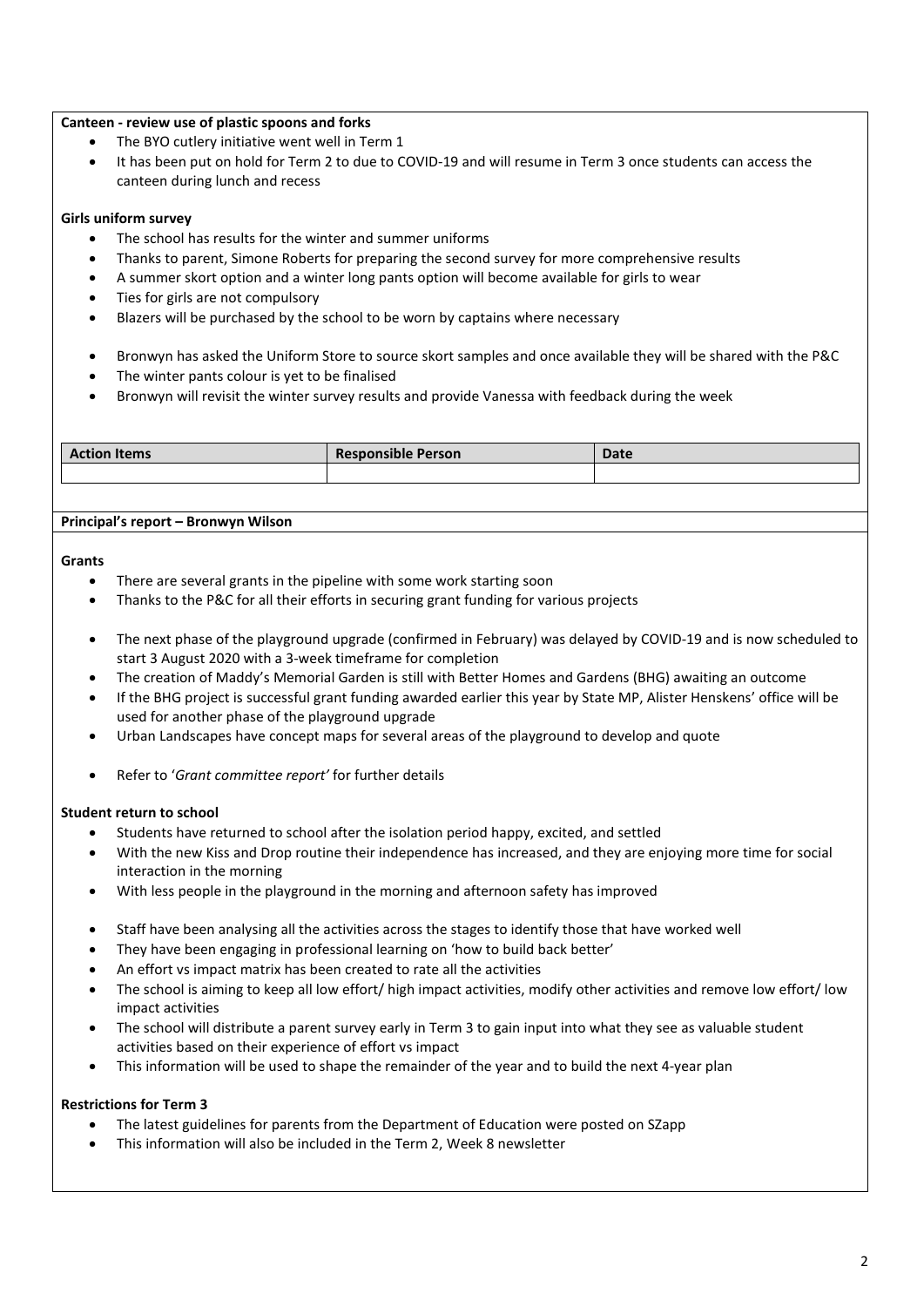## **School gate supervision**

- K-2 will continue with the 3:00 pm finish until the end of Term 2
- From Term 3 they will revert to the 3:10pm finish
- Supervision at the school gates will be scaled back Apollo Ave will continue to have 2 teachers; Tristania Pl and Diana Ave will have 1 teacher in the morning and no teachers in the afternoon

## **GERRIC gifted education course**

- All teachers are enrolled in a 2-day professional development course to obtain the Mini Certificate of Gifted Education though UNSW
- Last year (11 Feb 2019 meeting) the P&C agreed to an additional staff development day in Term 2 and none in Term 3 to allow the course to take place
- For multiple reasons, the course could not take place last year or earlier this year and has been rescheduled for the first 2 days of Term 3
- With all the COVID-19 disruption in Term 2 the reshuffle of staff development days was not possible so Monday 20 July remains a staff development day and Tuesday 21 July will be a learning from home day where possible
- Casual teachers will be employed to teach students unable to stay home on Tuesday
- A questionnaire will be available in the Term 2, Week 8 newsletter to determine how many children plan to attend school on Tuesday

## **Cross country and athletics carnivals**

- The cross country carnival will take place on the last day of Term 2 for the whole school
- Parents will not be able to attend as spectators
- The athletics carnival may run as a mini school carnival at some stage in Term 3
- This year all carnivals will not lead to Zone or beyond as all events have been cancelled

## **Virtual school assemblies**

- The virtual format of assemblies will continue as it has proven to be a very efficient way to delivery content in a condensed timeframe
- Students will continue to watch the assembly in their classrooms
- Parents can still view the assembly via a published link and this continued access will be up for discussion in Term 3
- Positive feedback was received on the involvement of school captains during assemblies

## **Parent teacher interviews**

- Interviews will take place in Term 3, Week 3
- Phone interviews are preferred unless a Zoom meeting is specifically requested

## **Reports**

- Reports will be distributed in Term 3, Week 1
- Grading will be modified to 'working towards', 'working at' and 'working beyond'
- Parents will be contacted prior to the release of the reports if their child has been underperforming
- Review meetings with support students will be taking place this week
- Feedback regarding student performance post home schooling was positive
- Younger students coped well with technology and returned to school stronger
- Some older students didn't engage in home schooling as well as they could have
- There have been no reports of backwards progression

## **Kindergarten orientation**

- The orientation program will change this year due to COVID-19
- A virtual school tour including OOSC will be available on the website
- School captains will be involved in the virtual tour to raise their profile
- The Term 3 new parent information evening will need to be virtual
- Further orientation details will be provided in Term 3
- A host for Tea and Tissues 2021 is required as orientation packs are being prepared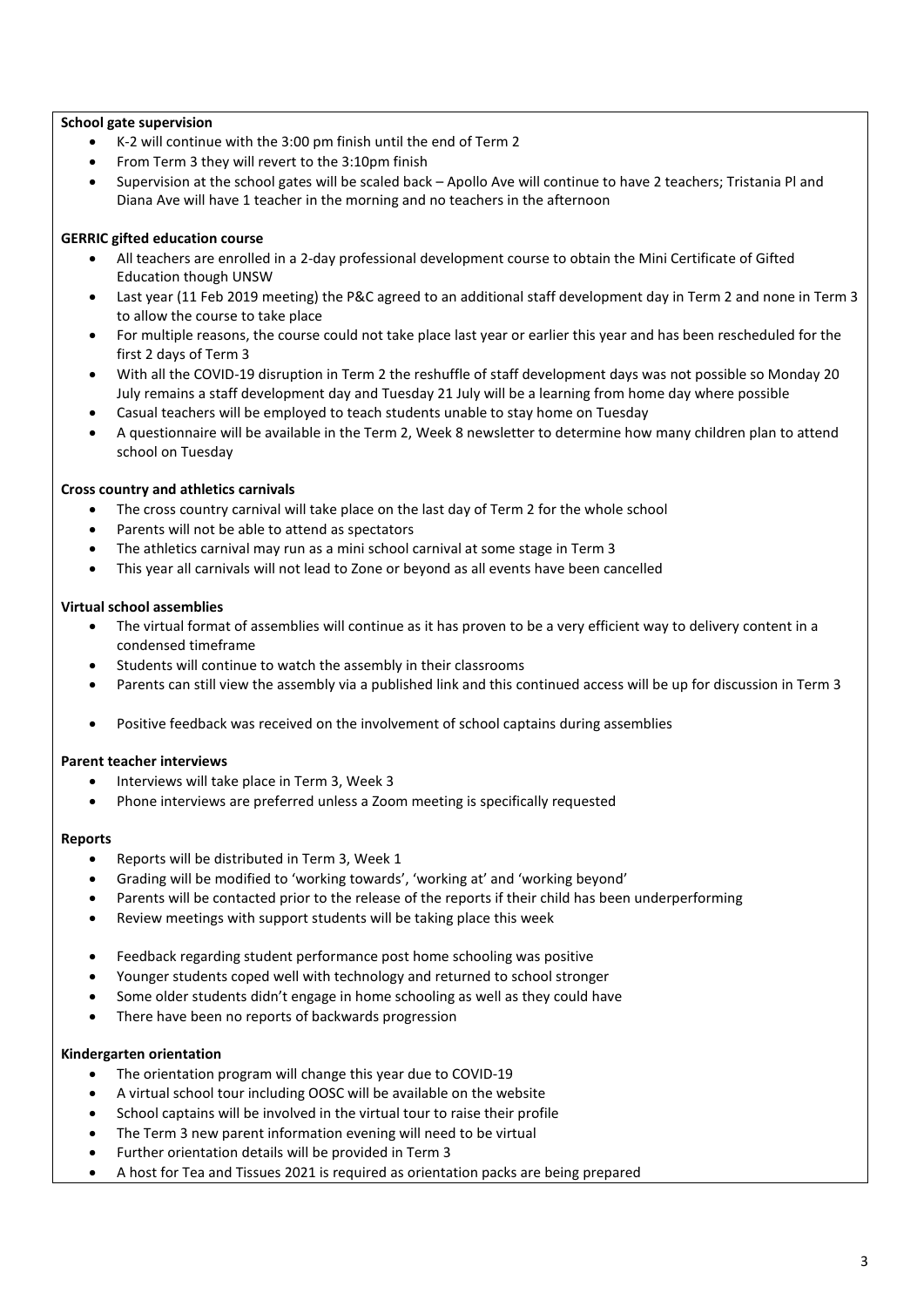| <b>Action Items</b>                                                                                                           | <b>Responsible Person</b>                   | <b>Date</b> |             |  |
|-------------------------------------------------------------------------------------------------------------------------------|---------------------------------------------|-------------|-------------|--|
| Organise a Tea and Tissues 2021 host                                                                                          | <b>P&amp;C Executive</b>                    | <b>ASAP</b> |             |  |
|                                                                                                                               |                                             |             |             |  |
| Treasurer's report - Vanessa Thompson for Jen Stokes                                                                          |                                             |             |             |  |
|                                                                                                                               |                                             |             |             |  |
|                                                                                                                               | <b>West Pymble P&amp;C Association Inc.</b> |             |             |  |
|                                                                                                                               | <b>Treasurer's Report</b>                   |             |             |  |
|                                                                                                                               | as of 14 June 2020                          |             |             |  |
|                                                                                                                               |                                             |             |             |  |
|                                                                                                                               |                                             |             |             |  |
| <b>Bank Accounts - Balances and Movements on Accounts</b>                                                                     |                                             |             |             |  |
| The current cash balance is \$183,655.60, an increase from the previous P&C Meeting. The balance is made up of the following: |                                             |             |             |  |
| <b>Accounts:</b>                                                                                                              | <b>7 February</b>                           | 15 March    | 14 June     |  |
|                                                                                                                               |                                             |             |             |  |
| <b>P&amp;C Transaction Account</b>                                                                                            | \$38,346.80                                 | \$36,285.36 | \$52,027.87 |  |
| <b>P&amp;C Investment Account</b>                                                                                             | \$44,828.32                                 | \$44,831.75 | \$44,838.44 |  |
| P&C Building Fund Account                                                                                                     | \$13,478.97                                 | \$13,480.00 | \$13,482.00 |  |
| P&C funds held by WPPS                                                                                                        | \$18,728.05                                 | \$18,728.05 | \$13,002.50 |  |
| Canteen Account                                                                                                               | \$3,438.23                                  | \$3,797.05  | \$4,837.46  |  |
| Canteen cash draw                                                                                                             | \$50.00                                     | \$50.00     | \$50.00     |  |
| <b>Band Transaction Account</b>                                                                                               | \$15,640.87                                 | \$31,767.53 | \$27,814.58 |  |
| <b>Band Investment Account</b>                                                                                                | \$27,596.54                                 | \$27,598.65 | \$27,602.75 |  |
|                                                                                                                               |                                             |             |             |  |

## **Band Accounts**

**Total**

The band is currently receiving 2020 band fees from those students participating in band. The reduction is due to Key Music fees for term 1 and instrument servicing being completed.

**\$162,107.78**

**\$176,538.39**

**\$183,655.60**

## **Canteen Accounts**

The canteen account is currently low due to the P&C taking up the Government's Job Keeper incentive for 2 staff members and dealing with a lag in getting reimbursed. All invoices have been paid with the only income from online sales.

## **P&C Transaction Account**

There has been \$33.60 received from the Bottle Drive in March. No other monies have been received due to no fundraising being able to take place. The 2019 pledge money has been received and will be allocated to appropriate expenses.

## **Fundraising**

There has been no fundraising taking place.

**Voluntary family contributions** are sitting at \$12,929.00 which is great for a slow start to the year. We thank parents who have managed to contribute to this fund.

| <b>Action Items</b> | <b>Responsible Person</b> | <b>Date</b> |
|---------------------|---------------------------|-------------|
|                     |                           |             |
|                     |                           |             |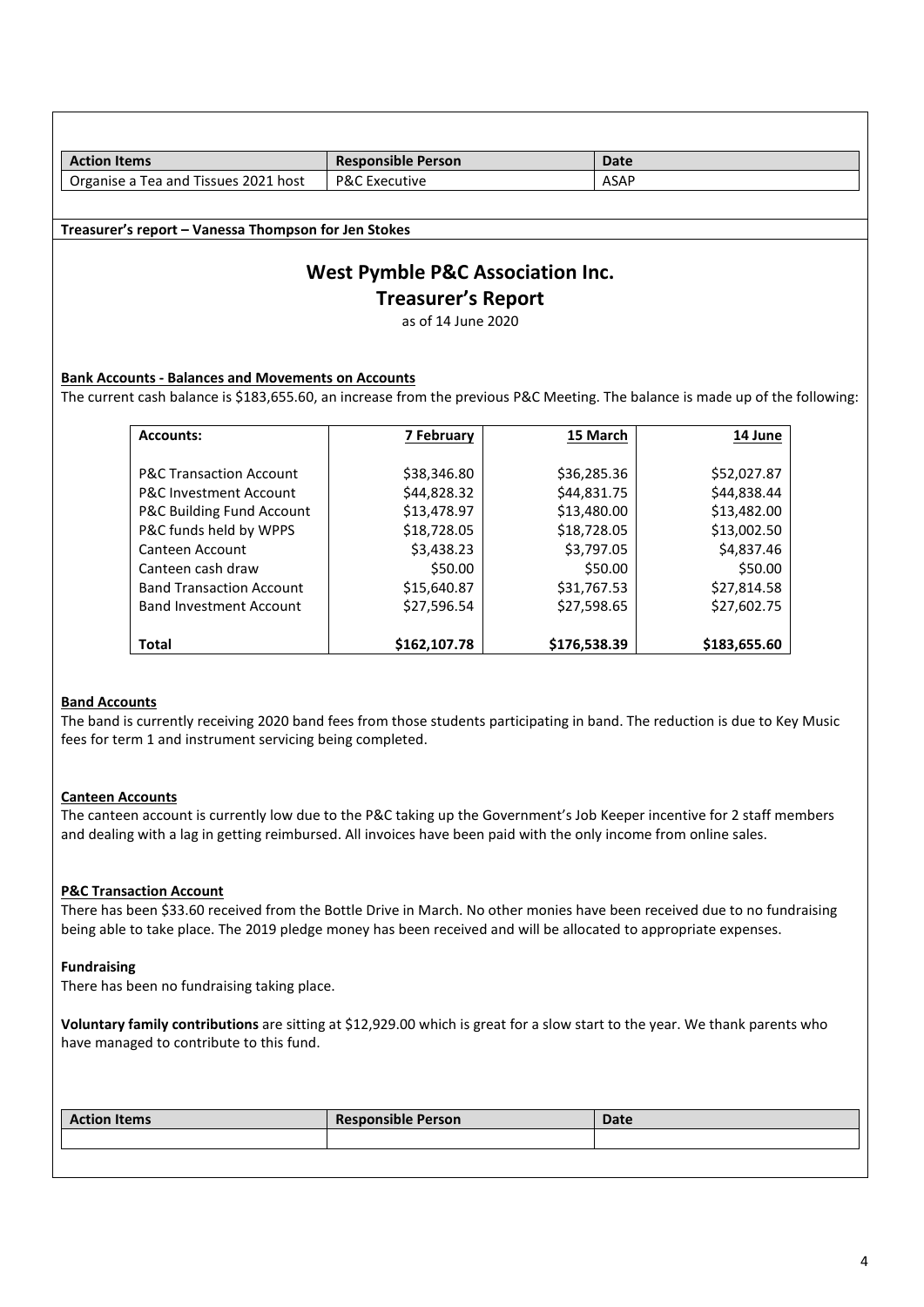## **Band report – Katrina Crooks**

## **Band program**

- Due to COVID-19 rehearsals and lessons stopped mid-March
- Key Music have been very supportive during the isolation period
- They stopped charging rehearsal fees and set up virtual lessons for individuals with a very high uptake
- Matt Dalziel will speak to Bronwyn about restarting rehearsals and lessons on the school premises from Term 3

#### **Band camp**

- Due to COVID-19 the camp scheduled for mid-May had to be cancelled
- Crusaders were heavily booked later in the year and with the uncertainty of COVID-19 rescheduling was difficult
- After a challenging start Crusaders did waive all cancellations fees so no cost has been incurred
- If restrictions ease the band committee plan to host a weekend 'Band day' with pizza evening on the school premises as a substitute event

#### **Finances**

- Payment of band fees was requested 2 weeks before the band program stopped
- Many families have yet to pay which works well for the band committee to manage
- Band fees will be adjusted once the program is up and running again and families will be asked to pay a reduced fee for the remainder of the year
- Any families that have already paid will receive a part refund
- There will be no fee for band camp this year

| <b>Action Items</b> | <b>Responsible Person</b> | <b>Date</b> |
|---------------------|---------------------------|-------------|
|                     |                           |             |

#### **Canteen report – Vanessa Thompson for Wendela Flokstra-Mesker**

#### **Staffing**

- The Friday canteen vacancy has been filled by current employee, Nada Jelic
- She will now work 2 days in the canteen
- Two potential candidates will be considered for casual employment should the need arise

## **Opening days**

- Due to COVID-19 the canteen was closed from 24 March 2020 in Term 1
- As restrictions eased the canteen was reopened from 28 May 2020 in Term 2 with reduced hours and purchasing options
- To reduce contact with students and handling money the canteen has been open on Thursday and Friday for online lunch orders from a limited menu
- A third opening day and over the counter sales will be reviewed in Term 3
- Parent volunteers have not been able to assist in the canteen during Term 2 and this will also be reviewed for Term 3
- Without parent volunteers the end of term sausage sizzle can't go ahead

#### **Orders**

- Two new meal options have proved very popular Butter Chicken and Rice, Honey Soy Chicken and Rice
- The number of orders is similar to Term 1
- Thursday food preparations can be handled by one person and Friday still requires two people

#### **Price increase**

• Popcorn prices will be increased from \$1.50 to \$1.80 to account for a supplier price increase

| <b>Action Items</b> | <b>Responsible Person</b> | <b>Date</b> |
|---------------------|---------------------------|-------------|
|                     |                           |             |
|                     |                           |             |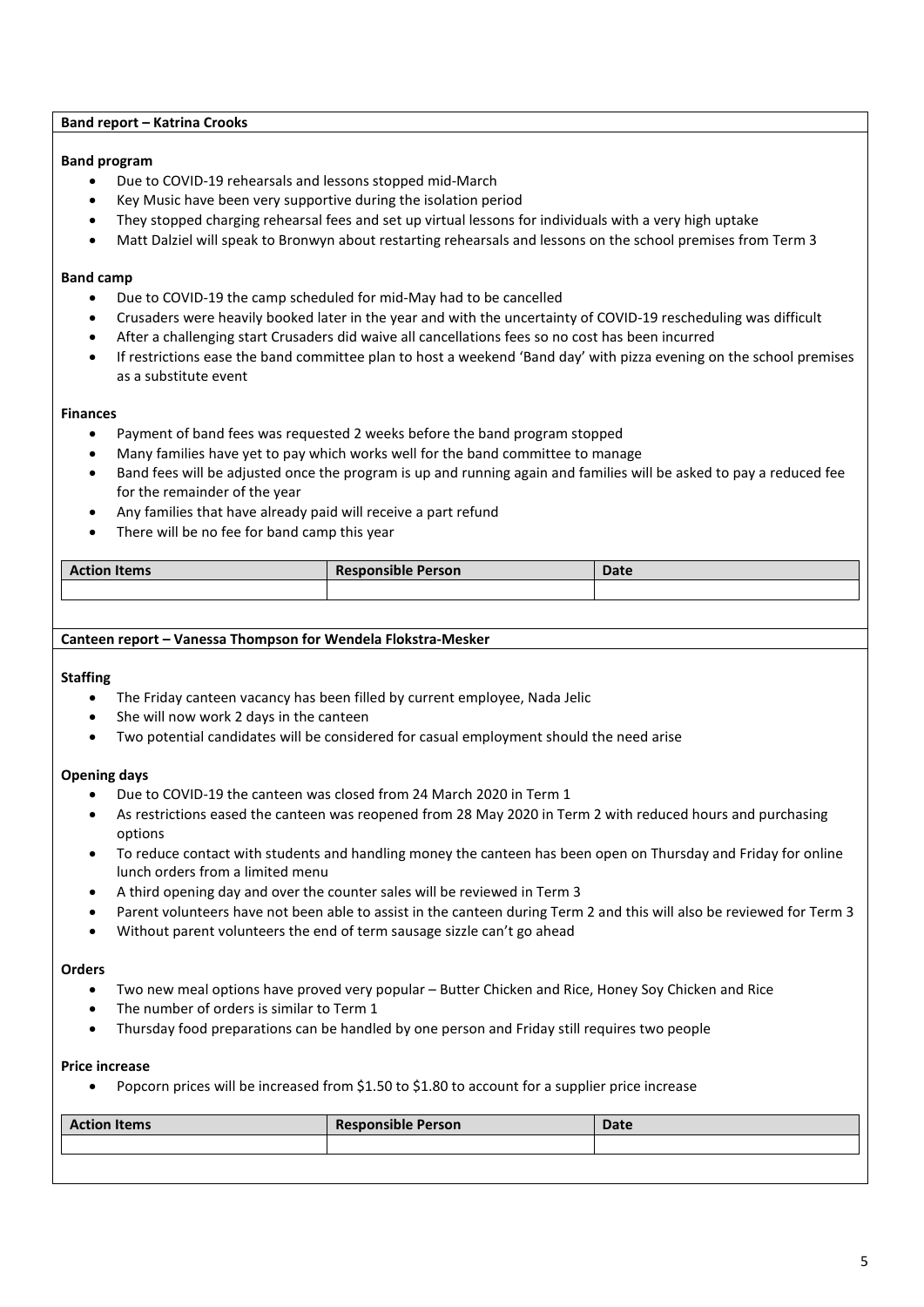## **OOSC report – Jacqui Clark**

## **Message from Vanessa Thompson**

- The P&C would like to recognise the efforts of the OOSC team during COVID-19 isolation period
- They provided much needed assistance to families during this difficult time and their ongoing support is very much appreciated

## **COVID-19 isolation period**

- OOSC remained open during the isolation period and the team did a phenomenal job keeping up with the daily changes
- Staff have been able to benefit from the Job Keeper government initiative
- Fees have been paused as part of the government COVID-19 initiatives
- Operations should be back to normal in Term 3 with all existing spaces still available to families
- Some casual spots are likely to be available in Term 3

#### **AGM**

- The AGM was held 18 May 2020 with only one change to committee members:
	- o President Jacqui Clark
	- o Vice-president David Malorey
	- o Treasurer Caroline Madden (new)
	- o Secretary Nicole Mason

#### **Infrastructure grant**

- The grant was successful, and details are now being finalised to obtain the funds
- Funding will be used to upgrade equipment and storage, purchase new resources

#### **Behaviour policy**

• The behaviour policy has been reviewed and updated again

#### **Canteen**

- The OOSC team would like the Canteen/ P&C to consider special OOSC food afternoons, e.g. ice block days
- This arrangement could be mutually beneficial to both groups and help boost canteen sales

| <b>Action Items</b> | <b>Responsible Person</b> | <b>Date</b> |
|---------------------|---------------------------|-------------|
|                     |                           |             |

#### **Fundraising report – Lisa Corrigan**

#### **Event summary**

- Welcome Night Friday, 21 February 2020
	- o This event was a big success
	- o There are several new kindergarten parents keen to help in coming years
- COVID-19 changes to remaining Term 1 and all Term 2 events
	- o The second half of Term 1 and Term 2 was very quiet as all events (fundraisers including Trivia Night, socials, morning and afternoon teas) were cancelled
	- o Hopefully there will be an opportunity to hold some events in Term 3 and Term 4

## **Upcoming events**

- Spellathon Tuesday, 4 August 2020
	- o This may be the only fundraising event that can be held this year
	- $\circ$  Spelling lists will be given to families in Term 3, Week 1 allowing 2 weeks for students to learn their stage specific words and seek sponsorship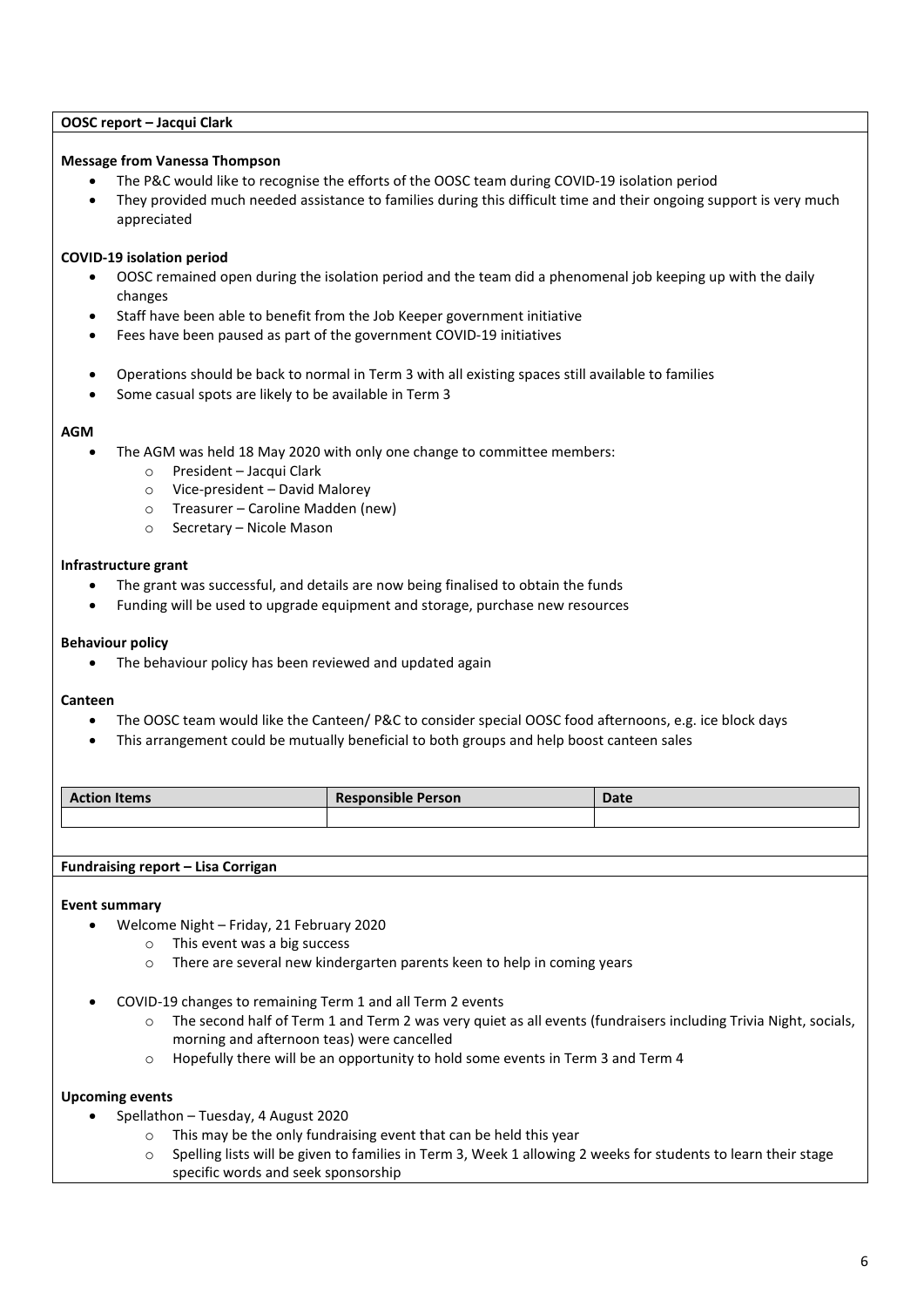## • Adult social evening

- o In lieu of a Trivia Night a social evening rather than fundraiser is being considered for the parents to celebrate the end of the year
- Fundraising options
	- o If there is an opportunity to hold some online auctions for class art works, Principal for a day, Choose the School Bell Music it will be considered
	- o Some raffle prizes acquired for Grandparents Day can also be repurposed
- Pre-loved uniform stall
	- $\circ$  The stall may run later in the term as weekend access to the school in Term 3 is yet to be determined
	- o With the current storage set up an online ordering system is not practical as uniforms are too hard to access
	- $\circ$  If the uniform storage changes then it may be possible to change purchasing arrangements
	- o The French room has storage that could be utilised for the uniforms
	- o Bronwyn will investigate the space and speak to Vanessa later in the week

| <b>Action Items</b>                    | <b>Responsible Person</b>        | Date                  |
|----------------------------------------|----------------------------------|-----------------------|
| Investigate uniform storage options in | Bronwyn Wilson/ Vanessa Thompson | End of Week 8, Term 2 |
| the French room                        |                                  |                       |

## **Grant committee report – Natasha Hollerbach**

## **Local Schools Community Grant 2019**

- Note this was incorrectly called the Community Building Partnership grant in the minutes from 17 Feb 2020 and 2 Dec 2019
- Federal MP, Paul Fletcher's office has awarded \$10,000 to the next phase of the playground upgrade and funds have now been received
- The school and P&C have both contributed \$10,000 each to complete the \$30,000 funding required
- The project must be completed by 31 December 2020 and with COVID-19 delays is scheduled to start 3 August 2020 with a 3-week time frame for completion
- The area to be upgraded continues on from the wooden equipment near the hall & canteen and will include trees, sandpit, treasure box, wooden forts for sport houses

## **Community Building Partnership 2019**

- Note this was incorrectly called the Local Schools Community grant in the minutes from 17 Feb 2020 and 2 Dec 2019
- State MP, Alister Henskens' office has awarded \$26,482 to further playground upgrades
- Urban Landscapes are providing quotes and paperwork is being finalised to obtain the funds
- Funding will be used for Maddy's Memorial Garden should the project with Better Home and Gardens not be successful
- If it is successful funding will be put towards another phase of the playground upgrade
- Maddy's Memorial Garden is planned for the area near the hall and to the left of vegetable garden, with plenty of blue flowers to attract birds

## **Purry Burry Trust**

- A grant application was submitted in May for 25% (\$11,500) of the Solar My School funding and was successful
- Thanks to Glen Leo for his work in applying for the grant
- Refer to '*Solar My School funding*' for further details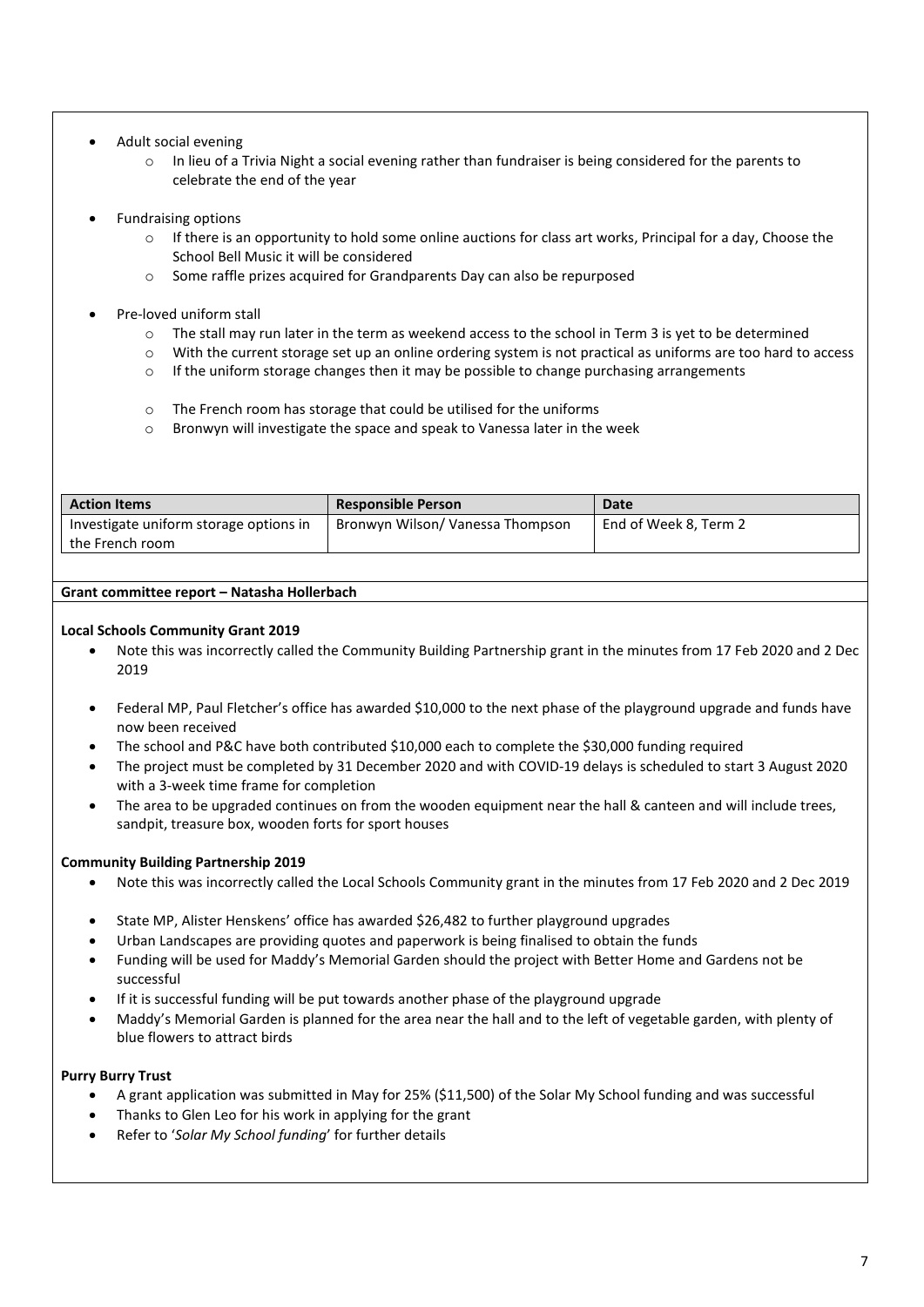## **Community Building Partnership 2020**

- A grant application was submitted in May for 50% (\$23,000) of the Solar My School funding
- Thanks to Jodie from Solar My School for her work in applying for the grant
- Given the funding received in 2019 the chance of being awarded the full amount is less however partial funding is possible
- The notification date for successful applications is late November
- Refer to '*Solar My School funding*' for further details

## **Ku-ring-gai Council Environmental Levy Grant**

- A grant application was submitted in May for a pollinator garden (approx. \$2000)
- This garden would be in the orchard area near the library with plants to attract birdlife and a native beehive
- The notification date for successful applications has not been published

| $\cdot$<br><b>Action Items</b> | $\cdot$ .<br><b>Responsible Person</b> | Date |
|--------------------------------|----------------------------------------|------|
|                                |                                        |      |

## **Solar My School funding – Vanessa Thompson**

## **Project summary**

- Schools are guided through the process of system design, grant writing, working with the Department of Education and installation by the Solar My School team
- The school will also receive curriculum-based resources for teachers to use in class
- WPPS is one of the first schools on the North Shore to be involved
- We will receive a heavily subsidised solar installation that will reduce electricity bills by \$8000 a year
- This equates to powering 300 computers, 10 homes or taking 19 cars off the road each year and avoiding 54 tonnes of annual carbon emissions
- The money saved each year will be invested back into the school
- The installation will cost \$46,000 and funding dependant will be completed by the end of this year or early next year
- The Department of Education manage the project and will guide the school on appropriate COVID-19 measures

## **Funding**

- 75% of the funding has been acquired and 25% remains to be confirmed
- If this funding is not obtained the school has committed to funding 12.5% (\$5,750) with the P&C to contribute the remaining 12.5% (\$5,750)

**Motion** – Approval for the P&C to contribute 12.5% (\$5,750) to the Solar My School project should other grants not be successful (the treasurer has checked, and funds are available) **Vote** – The motion passed unanimously

- Funding so far:
	- $\circ$  Department of Education (50%) = \$23,000
	- o Purry Burry Trust grant (25%) = \$11,500 (to be refunded if the full 50% CBP grant is successful)
	- $\circ$  School and P&C (25%) = \$11,500 if other grants are not successful
- Other funding options:
	- o Community Building Partnership grant (50%) = up to \$23,000 applied for
	- o One other potential grant option (Suez) has yet to open

| <b>Responsible Person</b><br><b>Date</b> | <b>Action Items</b> |
|------------------------------------------|---------------------|
|                                          |                     |
|                                          |                     |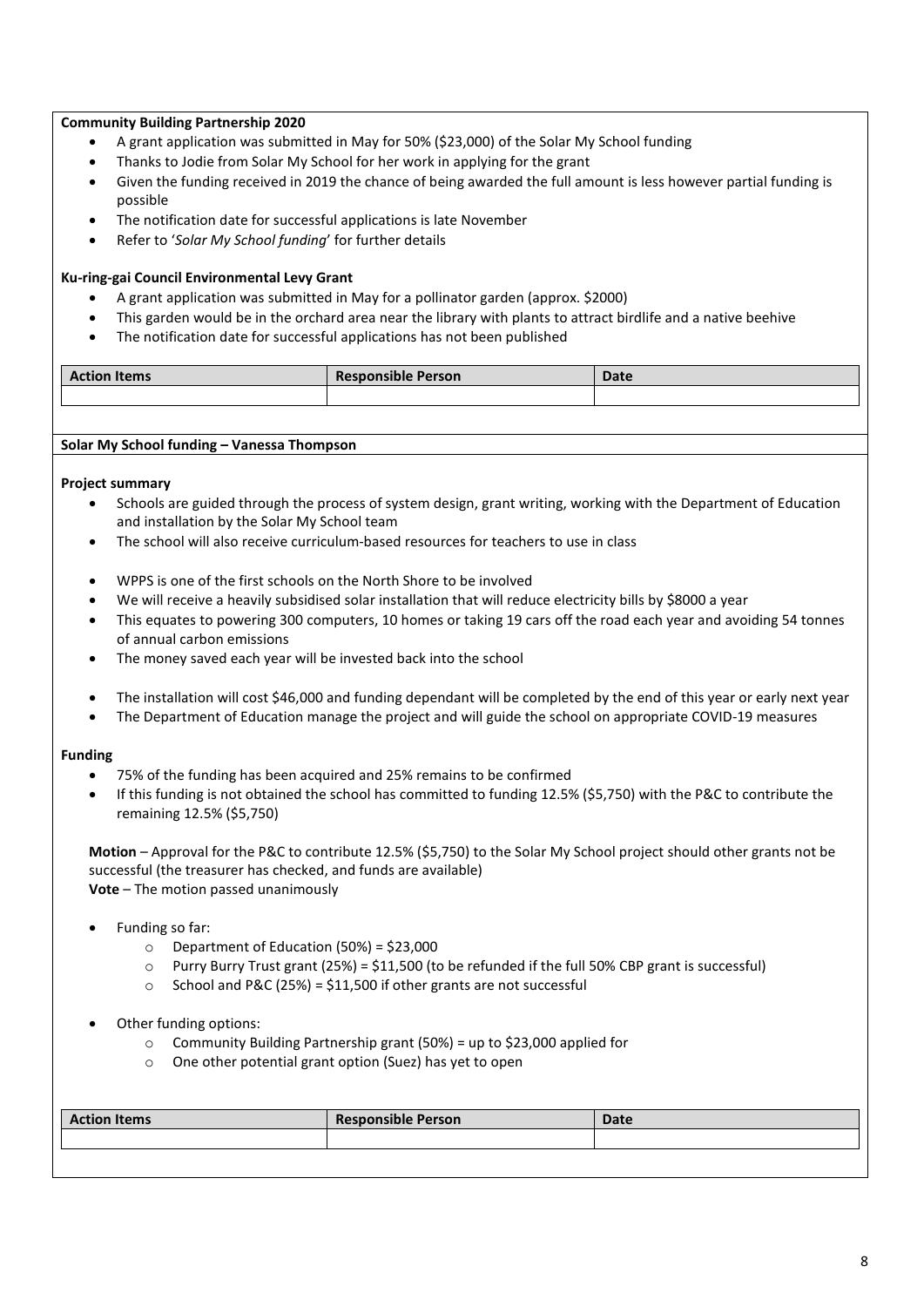## **General business**

## **School curriculum guidance – Natasha Hollerbach**

- Due to COVID-19 students are being encouraged to stay home if they have minor cold symptoms to protect vulnerable staff and students
- This increases the number of days they would normally be absent from the classroom in the winter season
- These students are still capable of learning from home and would benefit from guidance regarding the work taking place in the classroom during their absence
- The work from home material during the COVID-19 isolation period was excellent however since returning to school the available material is not as comprehensive
- Schools are not required to provide work to students that are sick as they need time to recover
- Work is provided to students if they (or a family member) are immune suppressed and need to remain in isolation
- The Department of Education and the school website both have 'Learning from home' hubs with resources for parents to access at anytime
- Questions were raised about the lack of content on both websites since the return to school in Week 5, Term 2
- Bronwyn indicated the school website is still being developed
- The suggestion for teachers to provide a simple guide to the week's lesson plan was viewed as an unnecessary imposition and parents should refer to the term newsletter and other resources for guidance

#### **Ramp near school entrance (Tristania Pl) – Vanessa Thompson**

- Last year a tree was removed near the office in preparation for a ramp allowing easier access into the school
- Due to a change of Assets Officers many projects were stopped last year
- The work is still being pursued and requires approval from the new Assets Officer before it can go ahead
- A question was raised about bike access once the ramp is built
- There should be adequate space for students to walk their bikes through into the school

## **Year 5 dance program – Brooke Wooldridge**

- With COVID-19 restrictions still in place in Term 3 a question was raised about the Year 5 dance program
- It is going ahead however some modification may need to be made to adhere to COVID-19 safety measures

## **SZapp notifications – Katrina Crooks**

- Some parents are still experiencing difficulties in receiving SZapp notifications
- The problem is known to the office and Schoolzine and they have been working to correct it
- The office has provided instructions on setting up notifications which need to be followed
- If there is still no success, parents should contact the office
- It was suggested by a parent that Schoolzine tech support be contacted directly by parents having issues
- They may be able to quickly resolve the issue as has happened in at least one case

| <b>Action Items</b> | <b>Responsible Person</b> | Date |
|---------------------|---------------------------|------|
|                     |                           |      |
|                     |                           |      |

## **Close & next meeting**

Meeting closed at 9:00 pm

Next General Meeting – Monday 3August 2020, 7:30 pm

- The next meeting format (face to face or virtual) will be confirmed in Term 3
- Both are possible from Term 3 and feedback this evening indicates virtual is preferred on cold winter nights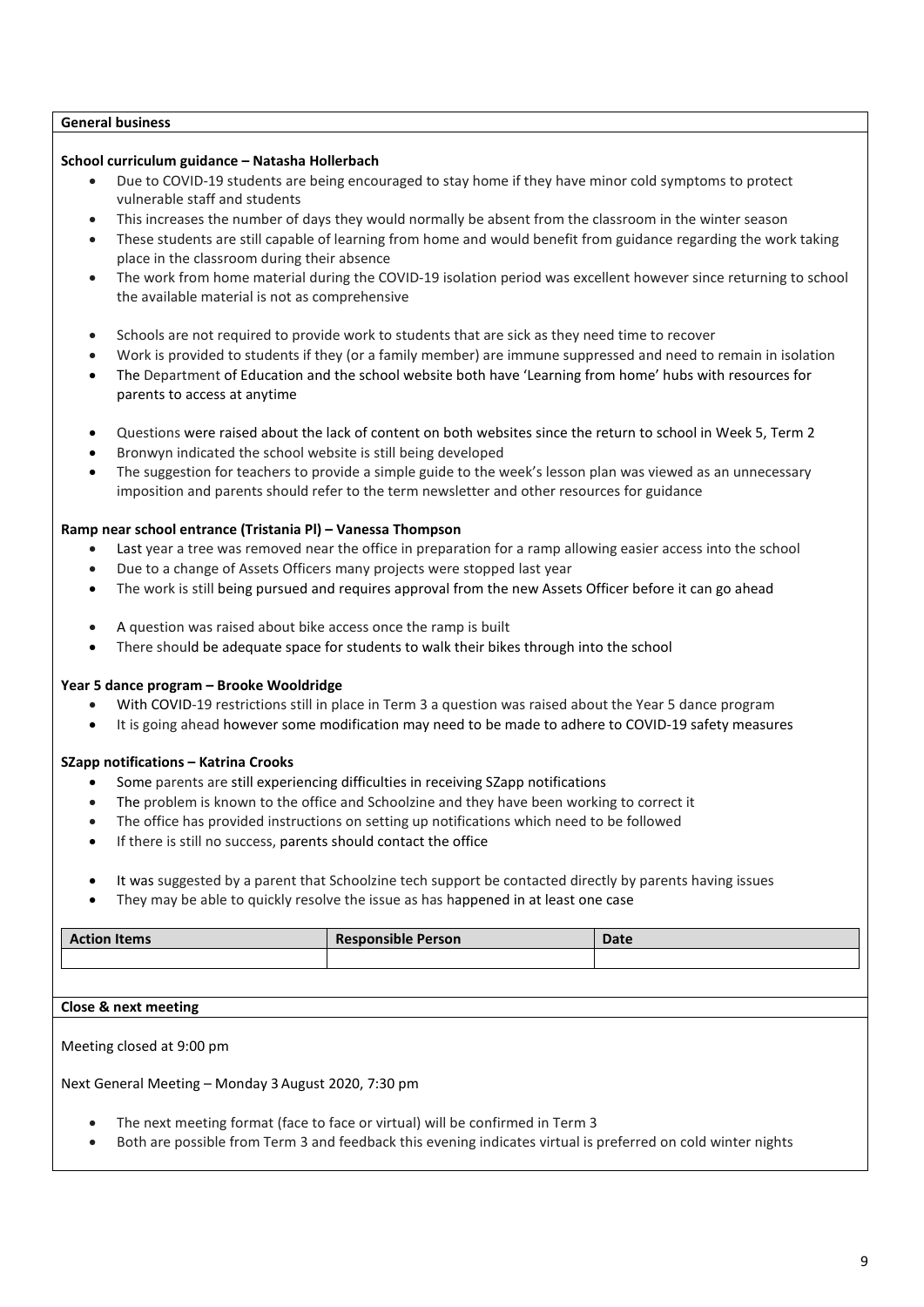## **P&C GENERAL MEETING – ACTION ITEMS (UPDATED 30 JUNE 2020)**

|                           | <b>Action Item</b>                                                                 | <b>Responsible Person</b>                    | <b>Status</b>                                                                                                                                                                                                                                                                                                                                                                                                                                         |
|---------------------------|------------------------------------------------------------------------------------|----------------------------------------------|-------------------------------------------------------------------------------------------------------------------------------------------------------------------------------------------------------------------------------------------------------------------------------------------------------------------------------------------------------------------------------------------------------------------------------------------------------|
| 15 June 2020              |                                                                                    |                                              |                                                                                                                                                                                                                                                                                                                                                                                                                                                       |
| <b>Principal's report</b> | Organise a Tea and Tissues 2021<br>host                                            | <b>P&amp;C Executive</b>                     | <b>OUTSTANDING</b>                                                                                                                                                                                                                                                                                                                                                                                                                                    |
| <b>Fundraising report</b> | Investigate uniform storage<br>options in the French room                          | Bronwyn Wilson/ Vanessa<br>Thompson          | <b>COMPLETED</b><br>19/06/2020 - approval given to<br>use French room storage space                                                                                                                                                                                                                                                                                                                                                                   |
| 17 February 2020          |                                                                                    |                                              |                                                                                                                                                                                                                                                                                                                                                                                                                                                       |
| Canteen report            | Provide details of waste free<br>school canteens                                   | Jen Stokes                                   | <b>COMPLETED</b><br>$15/03/2020$ - details emailed to<br>Canteen for further<br>consideration                                                                                                                                                                                                                                                                                                                                                         |
|                           | Arrange survey for changes to<br>canteen opening days                              | Vanessa Thompson                             | <b>ON HOLD</b><br>15/06/2020 - due to COVID-19<br>canteen opening have been<br>modified and will be reviewed<br>in Term 3                                                                                                                                                                                                                                                                                                                             |
|                           | Analyse Tuesday canteen<br>earnings                                                | Wendela Flokstra-Mesker/<br>Vanessa Thompson | COMPLETED<br>Reviewed in May                                                                                                                                                                                                                                                                                                                                                                                                                          |
|                           | Arrange H&S course for Nada                                                        | Wendela Flokstra-Mesker                      | <b>IN PROGRESS</b><br>15/06/2020 - due to COVID-19<br>only online courses are available<br>and a face-to-face is preferred                                                                                                                                                                                                                                                                                                                            |
|                           | Investigate esky options for milk<br>deliveries                                    | Wendela Flokstra-Mesker                      | <b>ON HOLD</b><br>15/06/2020 - due to COVID-19<br>and winter temperatures there<br>is no immediate need                                                                                                                                                                                                                                                                                                                                               |
| <b>Fundraising report</b> | Request teacher input for<br>Wishing Tree items                                    | Bronwyn Wilson/ Natasha<br>Hollerbach        | <b>COMPLETED</b><br>Event on hold due to COVID-19                                                                                                                                                                                                                                                                                                                                                                                                     |
| 2 December 2019           |                                                                                    |                                              |                                                                                                                                                                                                                                                                                                                                                                                                                                                       |
| <b>OOSC</b> report        | Invite OOSC staff to the next<br>school WHS meeting                                | Bronwyn Wilson                               | <b>IN PROGRESS</b><br>17/02/2020 - an invite will be<br>sent to the Term 1 meeting held<br>towards the end of term<br>15/06/2020 - due to COVID-19<br>meetings were on hold                                                                                                                                                                                                                                                                           |
| 9 September 2019          |                                                                                    |                                              |                                                                                                                                                                                                                                                                                                                                                                                                                                                       |
| <b>Principal's report</b> | Circulate class parent<br>responsibilities document to class<br>parents for review | Lisa Corrigan                                | COMPLETED<br>28/10/2019 - Bronwyn to<br>provide soft copy for circulation<br>$02/12/2019 - soft copy$<br>provided, circulation delayed<br>while other comms were<br>delivered to classes; will send<br>on 03/12/19 and add suggestion<br>to attend P&C meeting once per<br>term<br>17/02/2020 - feedback<br>received, minor changes will be<br>made by P&C and reviewed by<br>Bronwyn<br>17/03/2020 - updates<br>complete, next review due in<br>2021 |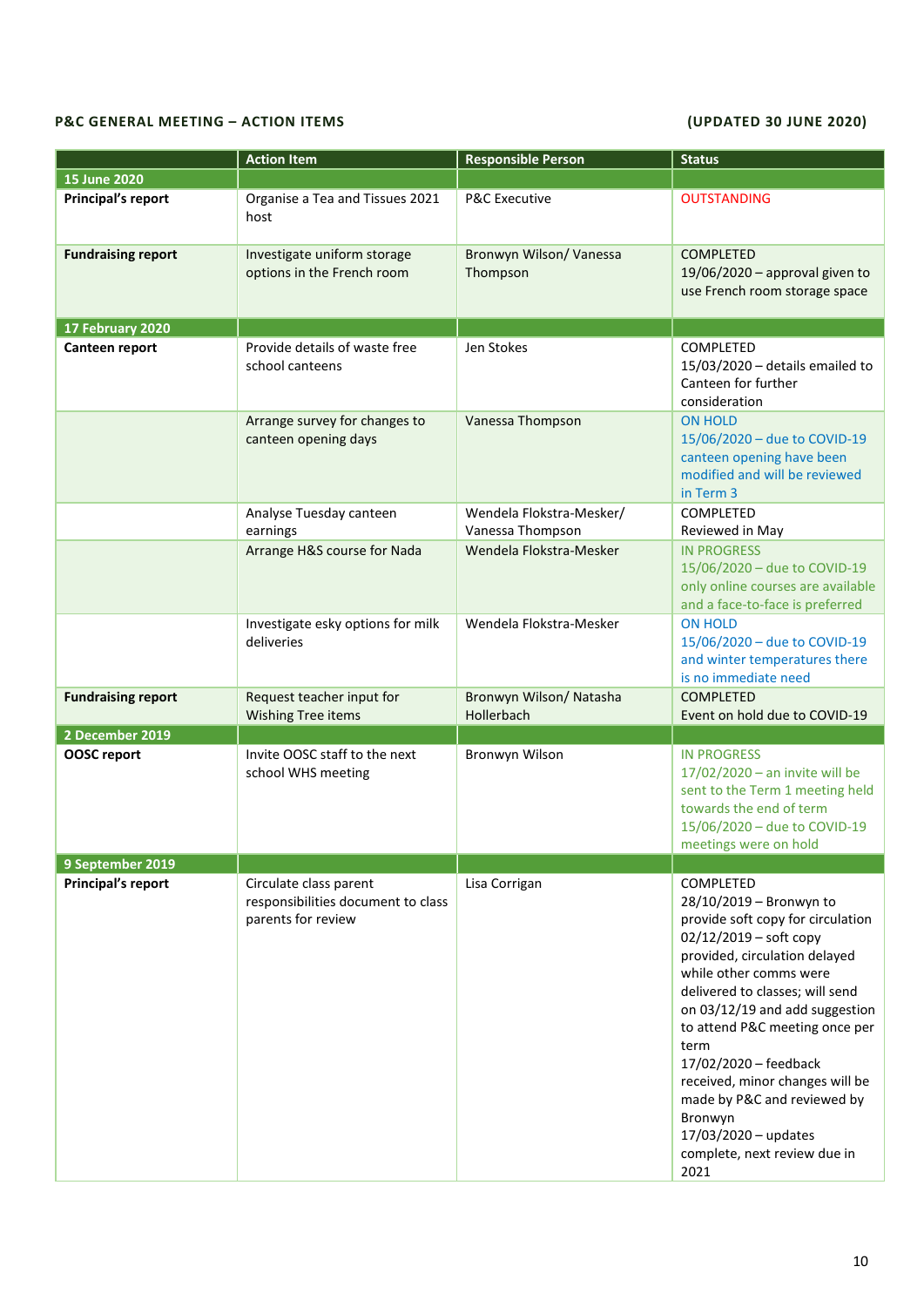| <b>5 August 2019</b>              |                                                                         |                                                |                                                                                                                                                                                                                                                                                                                                                                                                                                                                                                                                                                                                                                                  |
|-----------------------------------|-------------------------------------------------------------------------|------------------------------------------------|--------------------------------------------------------------------------------------------------------------------------------------------------------------------------------------------------------------------------------------------------------------------------------------------------------------------------------------------------------------------------------------------------------------------------------------------------------------------------------------------------------------------------------------------------------------------------------------------------------------------------------------------------|
| Canteen report                    | Explore option to use Year 6<br>students for 'sauce station'            | Wendela Flokstra-Mesker                        | <b>ON HOLD</b><br>09/09/2019 - will move<br>investigation to Term 4<br>02/12/2019 - will investigate in<br>2020                                                                                                                                                                                                                                                                                                                                                                                                                                                                                                                                  |
|                                   | Review use of plastic spoons and<br>forks, respond to student letter    | Wendela Flokstra-Mesker/<br><b>Emma Smales</b> | <b>IN PROGRESS</b><br>09/09/2019 - positive feedback<br>for students to supply their own<br>cutlery, continue review in Term<br>$\overline{4}$<br>28/10/2019 - trial of BYO<br>cutlery to be rolled out mid<br>Term 4<br>02/12/2019 - cutlery trial<br>delayed to 2020<br>17/02/2020 - students will be<br>encouraged to bring their own<br>cutlery via School24, sustainable<br>options are still being explored<br>15/06/2020 - due to COVID-19<br>the BYO initiative has been out<br>on hold for Term 2                                                                                                                                       |
| 24 June 2019                      |                                                                         |                                                |                                                                                                                                                                                                                                                                                                                                                                                                                                                                                                                                                                                                                                                  |
| <b>P&amp;C shipping container</b> | Explore repair/replacement<br>options for the P&C shipping<br>container | <b>P&amp;C Executive</b>                       | <b>IN PROGRESS</b><br>05/08/2019 - waiting on quotes<br>for replacement<br>09/09/2019 - one quote<br>received and awaiting more<br>quotes; P&C funds not available<br>so alternative funding will be<br>explored<br>$02/12/2019$ – second quote not<br>forthcoming; will continue to<br>investigate in 2020                                                                                                                                                                                                                                                                                                                                      |
| <b>11 February 2019</b>           |                                                                         |                                                |                                                                                                                                                                                                                                                                                                                                                                                                                                                                                                                                                                                                                                                  |
| <b>Uniform Survey</b>             | Re-do girls uniform survey                                              | Bronwyn Wilson                                 | <b>IN PROGRESS</b><br>25/03/2019 - consulted with<br>Simone Roberts, awaiting her<br>assessment to improve follow<br>up survey<br>$13/05/2019 - a$ follow-up<br>survey is required for girls<br>summer uniform; girls winter<br>trouser samples are being<br>sourced to review<br>24/06/2019 - Girls winter<br>trouser samples from Excel<br>Uniform samples weren't<br>suitable, Marks & Spencer<br>samples are being sourced<br>05/08/2019 - Marks & Spencer<br>samples are suitable, office to<br>organise models and next steps<br>to be discussed by Bronwyn &<br>Vanessa; girls summer uniform<br>survey on hold while Bronwyn<br>on leave |